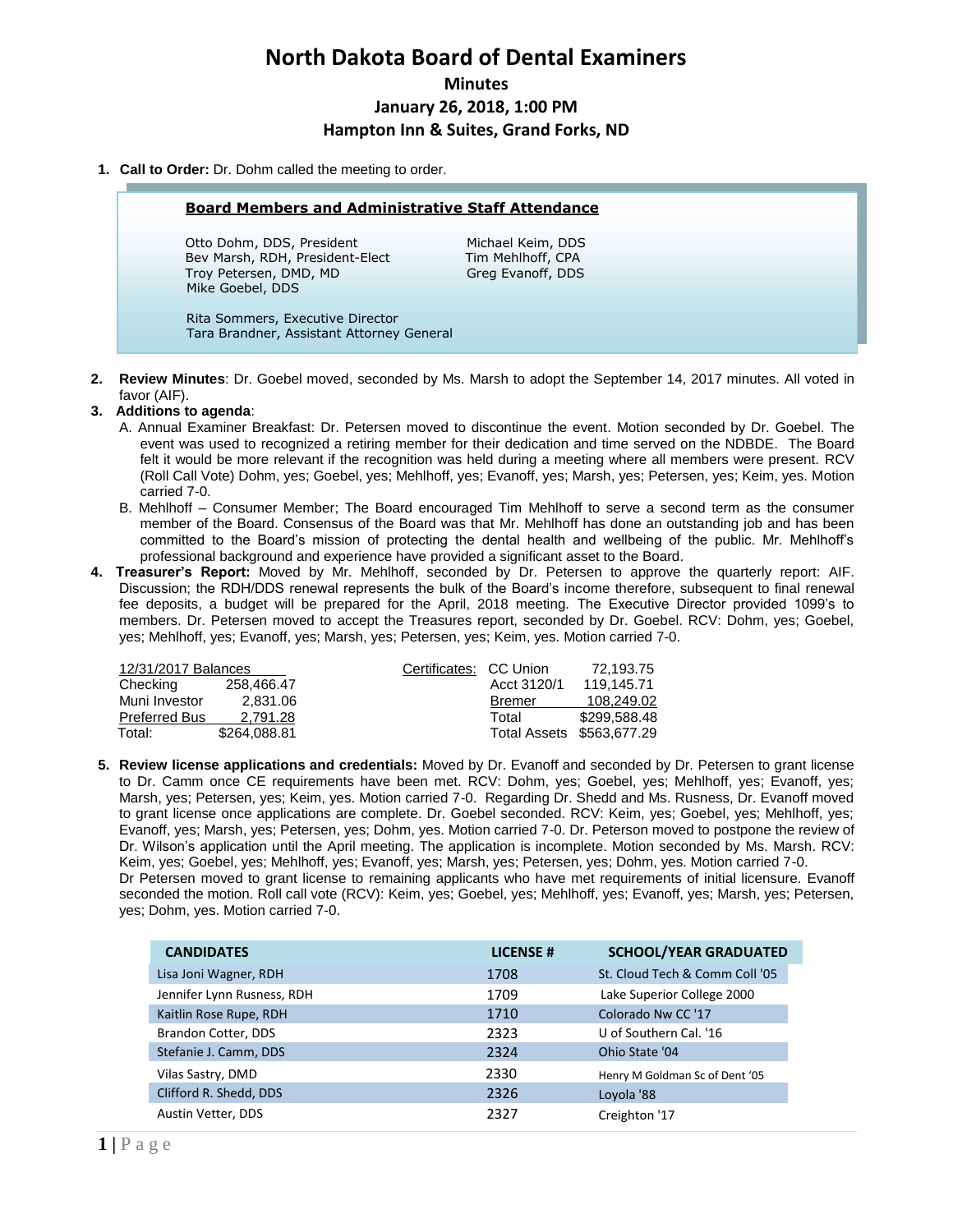| Raymond W. Evans, DDS | 2328 | U of MN '85 |
|-----------------------|------|-------------|
| Yu Wen Lin, DDS       | 2329 | NYU '16     |

## **6. Committee Reports**

## A. Application Review Committee

 1) Moved by Dr. Evanoff and seconded by Dr. Goebel to send letters of concern to any licensees who failed to report to the Board as required by NDCC 43-28-18.1. RCV: Keim, yes; Dohm, yes; Goebel, yes; Mehlhoff, yes; Evanoff, yes; Marsh, yes; Petersen, yes; Motion carried 7-0.

 2) Corporate reports: The Board continues to manage the issue of compliance with reporting statutes under the Secretary of State requirements of licensed professionals who are incorporated to file a report with their respective licensing Boards. The conundrum is entities that do business under several LLCs create difficulty for the NDBDE to determine if such entities are in compliance with NDCC 43-28-25(3). Ms. Brandner will communicate with other Boards regarding the issue and report back to the Board at it's next meeting.

B. Legislative Committee

1) Ex parte temporary suspension: Ms. Brandner determined that no amendments are necessary to NDCC 43- 28-18.3. The Board was concerned that additional language would be required in statute to exercise ex parte communication partially due to the structure of the Board in contrast to the ND Board of Medical Examiners board structure of two distinct panels, Panel A, Panel B. However, the NDBDE reserves investigatory processes to the executive director who reports to the Complaint Committee, therefore members of the Board are not in contact with respondent(s) or others who would corroborate, or act as a witness. Ex parte temporary suspension proceedings mean the Board is taking action against a license without a hearing and without the respondent agreeing to it.

2) Complaint Committee Chair - voting: The Board's concern was that due process could be compromised in the event of an ex parte temporary suspension if a Complaint Committee Chair would participate in voting. In most disciplinary actions, a respondent is asked to agree to settle or move forward with a hearing either of which provides due process for the respondent. Ms. Brandner recommended that in the case of ex parte temporary suspension the Complaint Committee Chair refrain from voting.

 3) Review statutory amendments draft: Ms. Sommers prepared a draft of possible amendments to NDCC 43-28 and NDCC 43-20 for the Sixty-sixth Legislative Assembly for the Board's review (attached). The Board will resume discussions regarding statutory amendments at its April meeting.

4) House Concurrent Resolution 3026: Ms. Brandner updated the Board on 12/5/2017 Administrative Rules Committtee meetings regarding a study directing legislators to examine the 2015 North Carolina Board of Dental Examiners v. Federal Trade Commission decision and determine if ND public boards have adequate oversight to avoid antitrust law violations. A representative of the Attorney General's office presented recommendations and material regarding the impact of the North Carolina Board of Dental Examiners v. Federal Trade Commission on the state's occupational and professional licensing boards and provide recommendations to the Admin Rules Committee.

C. Anesthesia Committee

1) DOCS – Anesthesia Committee Chair, Dr. Petersen reviewed an IV Sedation for Dentistry at Oregon Health & Science University course syllabus. Information regarding live patient experiences was insufficient and ambiguous therefore recommended the course not be approved at this time. The course syllabus states "the participant must complete at least 20 clinical cases", leaving room for interpretation. No action.

2) Dr. Deatherage report: The report was reviewed by the Board. No further action.

D. CE Committee

1) Quarterly Audits: The Board's CE Committee will audit quarterly in order to ensure CE compliance. In the event of an audit, licensees will be required to submit evidence of clinical CE which may include curriculum, proof of payment if required. Certificates of completion must include information regarding the format of the CE such as webinar, classroom attendance or self-study and number of hours. The Board encourages licensees to utilize audit software service such as *CE Zoom*. The Board will also place a link to CE Zoom on its website to encourage licensees to utilize the software to track CE attendance. Ms. Brandner will review the attestation language found at the end of renewal forms and advise the Board of any recommended amendments at the April, 2018 meeting.

E. Complaint Committee

 Status of Dr. Johnsen's Settlement Agreement; Ms. Brandner advised the Board that the later of the two dates accompanying signatures is the effective date of a legal contract therefore the suspension is in effect once the Board President signs the agreement (respondent signs the agreement first). Moved by Dr. Goebel and seconded by Dr. Dohm; In the event Dr. Johnsen should fail, or refuse, his next drug/alcohol test, Ms. Brandner is authorized to proceed with revocation of dental license as per Dr. Johnsen's Settlement Agreement. RCV: Keim, yes; Dohm, yes; Goebel, yes; Mehlhoff, yes; Evanoff, yes; Marsh, yes; Petersen, yes; Motion carried 7-0.

**Case 5\_09142017**: **Hampton**: Following review of additional documents, Dr. Evanoff moved to dismiss the case, Dr Dohm seconded the motion. The Board did not have enough information to warrant disciplinary action. RCV: Keim, yes; Dohm, yes; Goebel, yes; Mehlhoff, yes; Evanoff, yes; Marsh, yes; Petersen, yes; Motion carried 7-0.

**Case 1\_01262018**: Dr. Evanoff moved and Ms. Marsh seconded a motion to authorize Ms. Brandner to offer Lucas Deeter, DDS, a Settlement Agreement to include a Letter of Reprimand. Discussion; Pursuant to NDCC 43-28-18(22) practitioners shall practice within the scope of that dentist's education or advanced training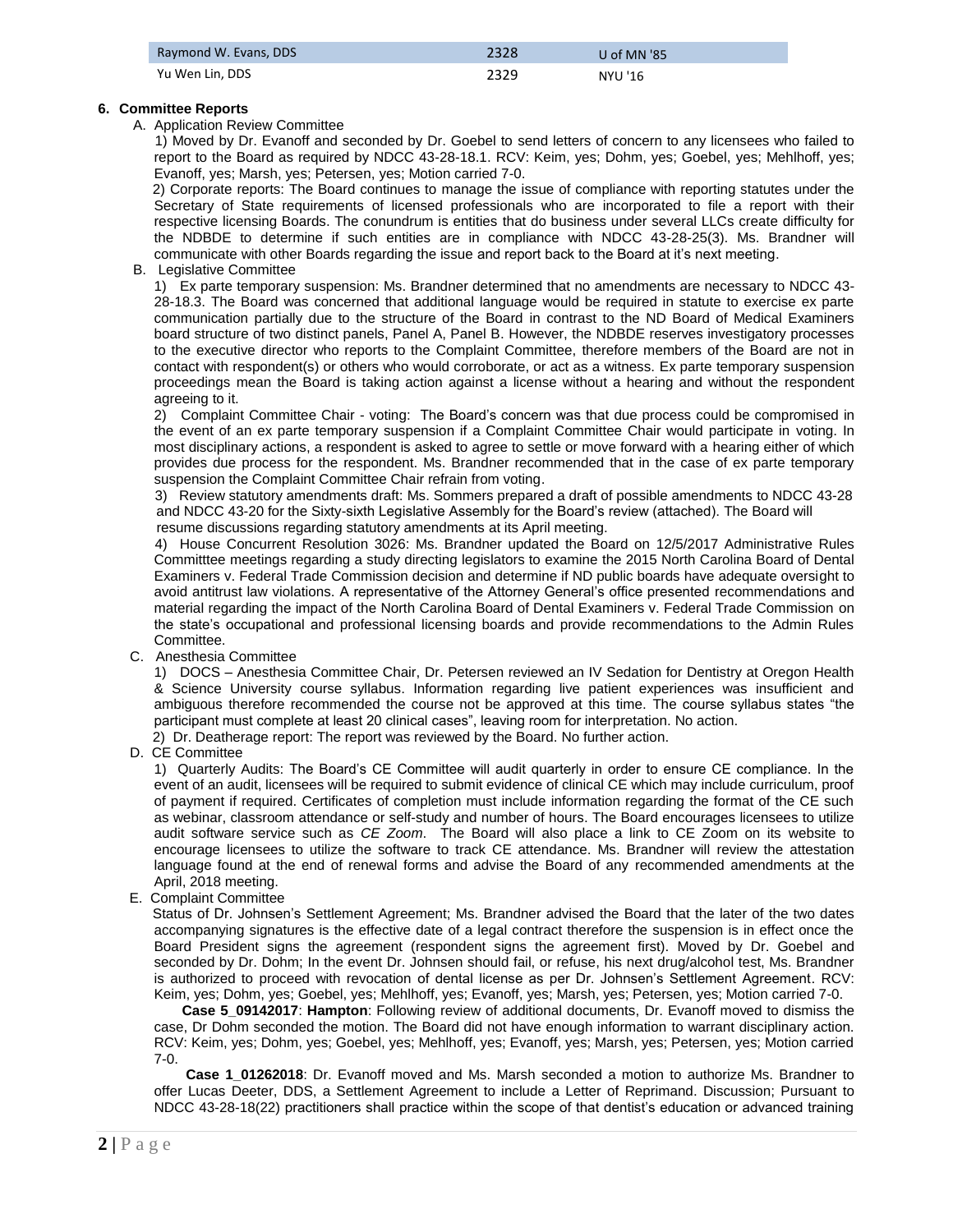as recognized by the board, the ADA, or other professional entity recognized by the board. Based on the contemporaneous treatment notes provided by the practitioner, the Board had a reasonable basis to believe Lucas Deeter, DDS, violated 43-28-18(22)(27). RCV: Keim, yes; Dohm, yes; Goebel, yes; Mehlhoff, yes; Evanoff, yes; Marsh, yes; Petersen, yes; Motion carried 7-0. Ms. Brandner will offer the Settlement Agreement.

 **Case 2\_01262018:** Dr. Evanoff moved and Dr. Keim seconded a motion to further investigate the anonymous complaint. RCV: Keim, yes; Dohm, yes; Goebel, yes; Mehlhoff, yes; Evanoff, yes; Marsh, yes; Petersen, yes; Motion carried 7-0.

 **Case 3\_01262018:** Dr. Evanoff has not received all responses. Complaint deliberations will resume at the April 2018 meeting.

**Case 4\_01262018:** Dr. Petersen moved and Bev Marsh seconded a motion to dismiss the complaint. Grounds for disciplinary action do not exist. RCV: Keim, yes; Dohm, yes; Goebel, yes; Mehlhoff, yes; Evanoff, yes; Marsh, yes; Petersen, yes; Motion carried 7-0.

 **Case 5\_01262018:** All responses have yet to be received by the Board. Eight respondents were named in the complaint. Complaint deliberations will resume at the April 2018 Meeting.

## **7. Old Business**

- A. Policy Manual Review: Dr. Dohm will advise the Board of any changes to CRDTS committee status. No further amendments were recommended.
- B. Externship update Dr. Nord rescheduled to appear at the Board's April 2018 meeting to provide updates regarding the Iowa dental student interns at the Valley Community Dental Health Clinic.
- C. Nominating Committee: 3/16/2018- 3/15/2019 Slate of NDBDE Officers; Nominations: Dr. Goebel moved and Dr. Petersen swiftly seconded the motion to nominate Dr. Keim to serve as Presidentelect. Bev Marsh, RDH, will begin her term as NDBDE President 3/15/2018. Dr. Keim accepted the nomination. RCV: Keim, no; Dohm, yes; Goebel, yes; Mehlhoff, yes; Evanoff, yes; Marsh, yes; Petersen, yes; Motion carried 6-1. Dr. Dohm moved to nominate Mr. Mehlhoff, to serve as Secretary Treasurer; the motion was seconded by Dr. Goebel. RCV: Keim, yes; Dohm, yes; Goebel, yes; Mehlhoff, yes; Evanoff, yes; Marsh, yes; Petersen, yes;
	- Motion carried 7-0.
- D. JCNDE Letter: Joint Commission on National Board Dental Examination has sent out a second notice to remind state boards of the new format, the Integrated National Board Dental Examination (INBDE). The INBDE will be available for administration 8/1/2020, with full replacement of the National Board Dental Examination scheduled to occur by 8/1/2022. With the modification in format Admin Rules amendments would not be required.

## **8. New Business**

- A. Dental Assisting Education Workforce Initiative: The NDDA is continuing to work toward solutions to expand the dental assistant workforce. Carla Schneider, RDA, CLA, provided an update on the status of funding for the workforce initiative. Currently NDSCS intends to provide an additional 4 slots in the NDSCS Dental Assisting Program. The ND Dental Foundation has agreed to reimburse 15 dental practices up to \$400 to help a nonregistered dental assistant complete the DANB exam. The Foundation is also financially supportive of job fairs where dental professions are being discussed. The Labor Bureau may possibly reimburse dental offices up to \$3000 to train a dental assistant in preparation to become registered.
- B. Renewal process and license renewals going forward: Ms. Sommers provided a summary of the Board's "going paperless" effort. The last renewal cycle for RDA, RDH and DDS offered the option to renew online or download a paper form. Currently, the Board accepts and stores CE info in the Board's data base and made the information available to the licensee. Going forward, licensees will no longer be required to submit a record of CE attendance to the Board. Administratively, the Board continues to move forward with paperless transactions. Notice of paperless renewal will be sent to licensees instructing licensees that submitting a list of CE courses attended to the Board will no longer be required. All licensees should maintain documentation of CE participation, however, in preparation for random CE audits. Licensees will be informed of the process in renewal letters sent to licensees eight weeks prior to renewal deadlines.

## **9. AADB and CRDTS, WREB, National Meetings**:

- A. ADEX: Patricia Connolly-Atkins, RDH, MS, provided a power point presentation and answered questions regarding the Commission on Dental Competency Assessments (CDCA – formally NERB) ADEX dental hygiene examination. Currently the NDBDE does not accept the CDCA hygiene examination. CDCA promotes portability. ADEX (accepted in 41 states) writes the dental hygiene exam based on occupational exams. The ADEX exam is delivered by CITA (Counsel on Testing Agencies) and CDCA. Dr. Petersen moved to accept the ADEX dental hygiene examination. Motion seconded by Dr. Goebel. Roll call vote: RCV: Dohm, yes; Goebel, yes; Mehlhoff, yes; Evanoff, yes; Marsh, yes; Petersen, yes; Keim, yes. Motion carried 7-0. The NDBDE would not be required to be a member state.
- B**.** WREB's Dental Exam Review Board (DERB): Dr Evanoff provided an update on WREB exam modifications. In light of WREB's proposed amendments to their exam format, the Board will reconsider language pertaining to clinical board requirements. The most disruptive proposed change to the exam is in regard to restorative procedures. Currently candidates are required to successfully perform two posterior composites or amalgam restorations. The proposed change allows 1 anterior tooth to be substituted for posterior teeth.
- C. CRDTS Annual Meeting: Dr. Dohm serving on the CRDTS Steering Committee, provided an update from CRDTS and other regional board activity. Dr. Evanoff reported on the WREB exam and the new restorative requirements for amalgam/composite surfaces accepted for a passing score. Several states are dissatisfied with the recently revised WREB format, interpreted by many states to subtract assurance of a measure of skill. Dr. Evanoff recommended the Board wait to see how the new revisions go, and reconsider the WREB's format during